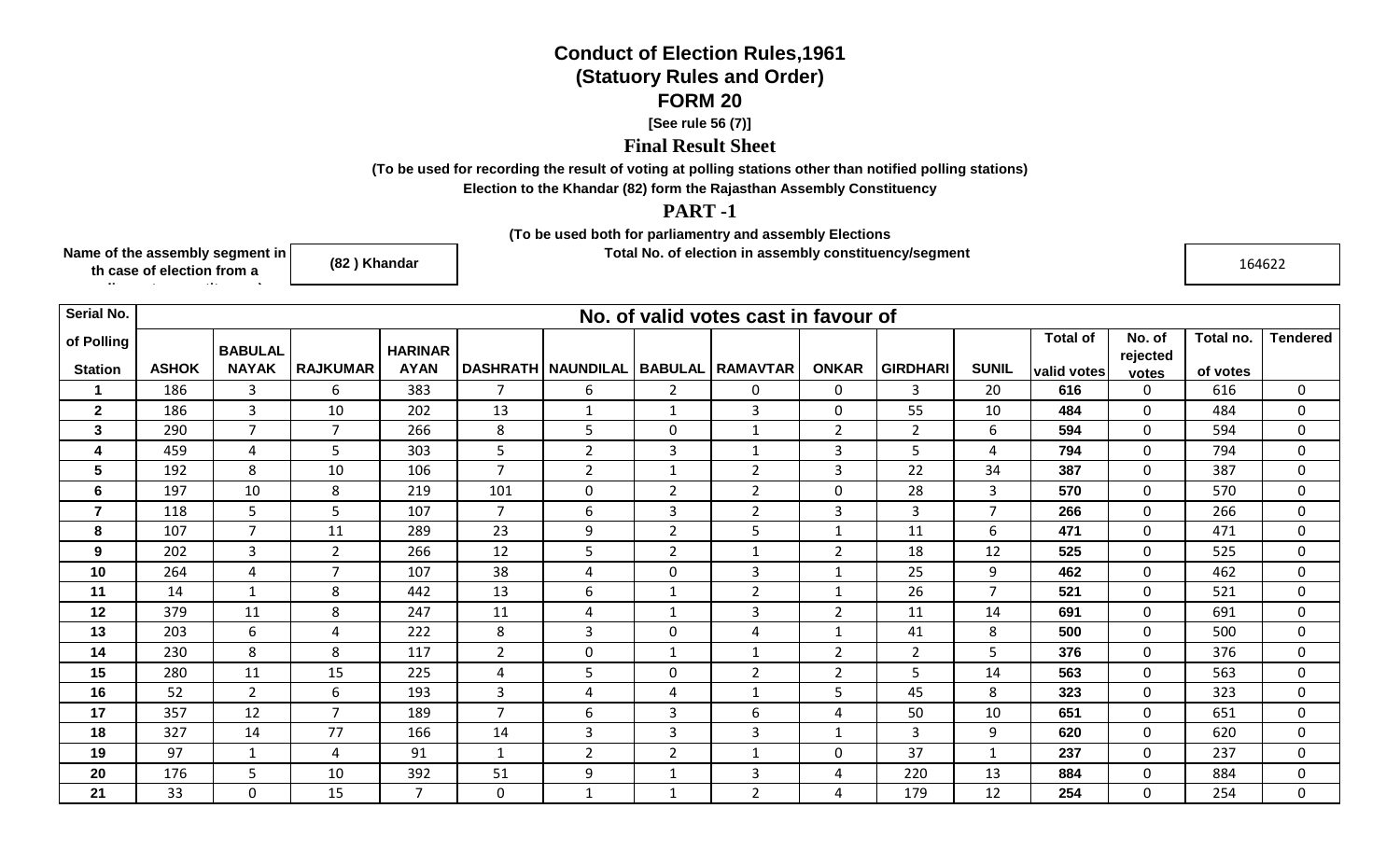| Serial No.     |              |                                |                         |                               |                 |                                |                | No. of valid votes cast in favour of |                |                 |                |                 |                   |           |                  |
|----------------|--------------|--------------------------------|-------------------------|-------------------------------|-----------------|--------------------------------|----------------|--------------------------------------|----------------|-----------------|----------------|-----------------|-------------------|-----------|------------------|
| of Polling     |              |                                |                         |                               |                 |                                |                |                                      |                |                 |                | <b>Total of</b> | No. of            | Total no. | <b>Tendered</b>  |
| <b>Station</b> | <b>ASHOK</b> | <b>BABULAL</b><br><b>NAYAK</b> | <b>RAJKUMAR</b>         | <b>HARINAR</b><br><b>AYAN</b> | <b>DASHRATH</b> | NAUNDILAL   BABULAL   RAMAVTAR |                |                                      | <b>ONKAR</b>   | <b>GIRDHARI</b> | <b>SUNIL</b>   | valid votes     | rejected<br>votes | of votes  |                  |
| 22             | 69           | $\overline{4}$                 | 6                       | 86                            | 20              | $\overline{2}$                 | $\mathbf 0$    | $\overline{7}$                       | 0              | $\mathbf{1}$    | $\mathbf{1}$   | 196             | 0                 | 196       | $\mathbf 0$      |
| 23             | 75           | $2^{\circ}$                    | 71                      | 193                           | 9               | $\mathbf{1}$                   | $2^{\circ}$    | $\overline{2}$                       | 4              | 6               | 6              | 371             | $\mathbf 0$       | 371       | $\mathbf 0$      |
| 24             | 234          | $\overline{7}$                 | 11                      | 273                           | $\overline{4}$  | $\overline{4}$                 | 6              | 5                                    | $\overline{a}$ | 17              | 13             | 578             | $\mathbf 0$       | 578       | $\mathbf 0$      |
| 25             | 110          | $\mathbf{1}$                   | 9                       | 84                            | $2^{\circ}$     | $\overline{2}$                 | $2^{\circ}$    | $\mathbf 0$                          | $\mathbf{1}$   | 18              | $\mathbf{1}$   | 230             | $\mathbf 0$       | 230       | $\mathbf 0$      |
| 26             | 123          | $\overline{\mathbf{4}}$        | 5                       | 65                            | 102             | 8                              | 3              | 8                                    | 4              | 8               | 21             | 351             | $\mathbf 0$       | 351       | $\mathbf 0$      |
| 27             | 55           | $\overline{2}$                 | 32                      | 129                           | 17              | $\mathbf{1}$                   | $2^{\circ}$    | 6                                    | 4              | 294             | 19             | 561             | $\mathbf 0$       | 561       | $\pmb{0}$        |
| 28             | 272          | $\boldsymbol{6}$               | 15                      | 271                           | 14              | $\overline{7}$                 | $\overline{4}$ | $\overline{4}$                       | 5              | 22              | 15             | 635             | $\pmb{0}$         | 635       | $\pmb{0}$        |
| 29             | 146          | $\mathbf{3}$                   | $\mathbf{1}$            | 86                            | $2^{\circ}$     | $\mathbf 0$                    | $\mathbf{1}$   | $\overline{3}$                       | $\mathbf{1}$   | 38              | 16             | 297             | $\mathbf 0$       | 297       | $\mathbf 0$      |
| 30             | 79           | $\overline{3}$                 | $\boldsymbol{6}$        | 317                           | 4               | $\overline{2}$                 | 1              | $\mathbf 0$                          | $\overline{2}$ | 18              | 8              | 440             | $\mathbf 0$       | 440       | $\pmb{0}$        |
| 31             | 157          | $\overline{7}$                 | $\overline{4}$          | 317                           | 12              | $\mathbf 0$                    | $\mathbf 0$    | $\mathbf{1}$                         | $\mathbf{1}$   | $\overline{2}$  | $\overline{2}$ | 503             | $\mathbf 0$       | 503       | $\mathbf 0$      |
| 32             | 114          | $\overline{0}$                 | $\mathbf{1}$            | 376                           | 8               | $\mathbf{1}$                   | $\mathbf 0$    | $\mathbf{1}$                         | $\overline{3}$ | $\overline{7}$  | $\mathbf{1}$   | 512             | $\mathbf 0$       | 512       | $\mathbf 0$      |
| 33             | 258          | $\overline{2}$                 | 10                      | 221                           | 4               | 5                              | $\mathbf{1}$   | $1\,$                                | $\mathbf{1}$   | $\mathbf{1}$    | $\overline{4}$ | 508             | $\mathbf 0$       | 508       | $\pmb{0}$        |
| 34             | 143          | $\overline{2}$                 | 16                      | 252                           | $2^{\circ}$     | $\mathbf{1}$                   | $\mathbf{3}$   | $\mathbf 0$                          | $\overline{2}$ | $\mathbf{0}$    | 12             | 433             | $\mathbf 0$       | 433       | $\mathbf 0$      |
| 35             | 28           | 3                              | $\overline{2}$          | 34                            | $\overline{2}$  | $\overline{2}$                 | $\mathbf{1}$   | $\overline{4}$                       | 8              | 158             | $\overline{7}$ | 249             | $\pmb{0}$         | 249       | $\boldsymbol{0}$ |
| 36             | 256          | 19                             | $\overline{7}$          | 158                           | 58              | $\overline{4}$                 | 8              | 10                                   | 3              | 11              | 26             | 560             | $\mathbf 0$       | 560       | $\mathbf 0$      |
| 37             | 135          | $\overline{7}$                 | 8                       | 84                            | 5               | 6                              | 1              | $\overline{2}$                       | 8              | 350             | 34             | 640             | $\mathbf 0$       | 640       | $\mathbf 0$      |
| 38             | 256          | 12                             | $\overline{7}$          | 48                            | 16              | $\overline{a}$                 | 3              | 5                                    | 5              | 161             | 17             | 534             | $\mathbf 0$       | 534       | $\mathbf 0$      |
| 39             | 74           | $\overline{\mathbf{4}}$        | 14                      | 217                           | 60              | 11                             | $\overline{4}$ | 6                                    | $\mathbf{1}$   | 5               | 11             | 407             | $\mathbf 0$       | 407       | $\pmb{0}$        |
| 40             | 56           | $\overline{2}$                 | 44                      | 57                            | 18              | $\overline{2}$                 | $2^{\circ}$    | 5                                    | 5              | 332             | 13             | 536             | $\mathbf 0$       | 536       | $\pmb{0}$        |
| 41             | 133          | $\mathbf{1}$                   | 8                       | 95                            | 8               | $\overline{4}$                 | $\mathbf{3}$   | $\mathbf{3}$                         | 26             | 229             | 21             | 531             | $\mathbf 0$       | 531       | $\mathbf 0$      |
| 42             | 46           | $\overline{7}$                 | $\overline{3}$          | 41                            | $\overline{2}$  | $\mathbf{1}$                   | $\overline{2}$ | $\mathbf{1}$                         | $\mathbf{3}$   | 115             | 5              | 226             | $\mathbf 0$       | 226       | $\mathbf 0$      |
| 43             | 166          | $\overline{\mathbf{4}}$        | 9                       | 197                           | 30              | 6                              | $2^{\circ}$    | 3                                    | $\overline{2}$ | $\overline{2}$  | $\mathbf 0$    | 421             | $\mathbf 0$       | 421       | $\mathbf 0$      |
| 44             | 227          | 15                             | 22                      | 161                           | 19              | $\overline{3}$                 | $\mathbf{1}$   | 25                                   | 5              | 70              | 13             | 561             | $\mathbf 0$       | 561       | $\mathbf 0$      |
| 45             | 409          | $\boldsymbol{6}$               | $\mathbf{1}$            | 142                           | 76              | 11                             | $\mathbf 0$    | $\mathbf{3}$                         | 5              | $\overline{2}$  | $\overline{2}$ | 657             | $\mathbf 0$       | 657       | $\mathbf 0$      |
| 46             | 190          | 3                              | 5                       | 168                           | 198             | 6                              | $\mathbf{1}$   | $\overline{4}$                       | $\mathbf 0$    | $2^{\circ}$     | 4              | 581             | $\mathbf 0$       | 581       | $\mathbf 0$      |
| 47             | 117          | 3                              | $\overline{\mathbf{4}}$ | 218                           | 59              | 4                              | $\mathbf{1}$   | 5                                    | 12             | 155             | 13             | 591             | $\pmb{0}$         | 591       | $\pmb{0}$        |
| 48             | 169          | $\overline{4}$                 | $\overline{7}$          | 275                           | 46              | 3                              | $\mathbf 0$    | $\mathbf{1}$                         | 9              | 5               | $\overline{7}$ | 526             | $\mathbf 0$       | 526       | $\mathbf 0$      |
| 49             | 200          | $\overline{2}$                 | $\overline{7}$          | 273                           | 42              | $\mathbf 0$                    | 3              | 9                                    | $\mathbf 0$    | 4               | $\overline{7}$ | 547             | $\mathbf 0$       | 547       | 0                |
| 50             | 127          | $\mathbf{1}$                   | 8                       | 251                           | 59              | $\overline{2}$                 | $\mathbf{1}$   | $\overline{2}$                       | 39             | $\overline{4}$  | $\overline{7}$ | 501             | $\mathbf 0$       | 501       | $\mathbf 0$      |
| 51             | 275          | $\overline{7}$                 | 6                       | 133                           | 23              | 5 <sub>1</sub>                 | $\mathbf{1}$   | $\mathbf{1}$                         | 16             | 63              | 15             | 545             | $\mathbf 0$       | 545       | $\mathbf 0$      |
| 52             | 238          | $\overline{7}$                 | $\overline{4}$          | 61                            | 5 <sup>1</sup>  | 9                              | $2^{\circ}$    | $\overline{2}$                       | $\mathbf{1}$   | $\overline{2}$  | $\mathbf{1}$   | 332             | 0                 | 332       | $\mathbf 0$      |
| 53             | 88           | 3                              | 6                       | 135                           | $2^{\circ}$     | $\overline{2}$                 | $\mathbf 0$    | $\mathbf{1}$                         | 0              | 0               | $\mathbf 0$    | 237             | 0                 | 237       | $\mathbf 0$      |
| 54             | 101          | 5 <sup>1</sup>                 | 29                      | 338                           | $7^{\circ}$     | $\overline{3}$                 | $2^{\circ}$    | $\overline{3}$                       | $\mathbf{1}$   | $\mathbf{1}$    | 5              | 495             | $\mathbf 0$       | 495       | $\mathbf 0$      |
| 55             | 541          | $\mathbf{1}$                   | $2^{\circ}$             | 17                            | $\mathbf 0$     | $\mathbf{1}$                   | $\mathbf{0}$   | $\mathbf{1}$                         | $\mathbf 0$    | $\overline{0}$  | $\mathbf 0$    | 563             | $\mathbf 0$       | 563       | $\mathbf 0$      |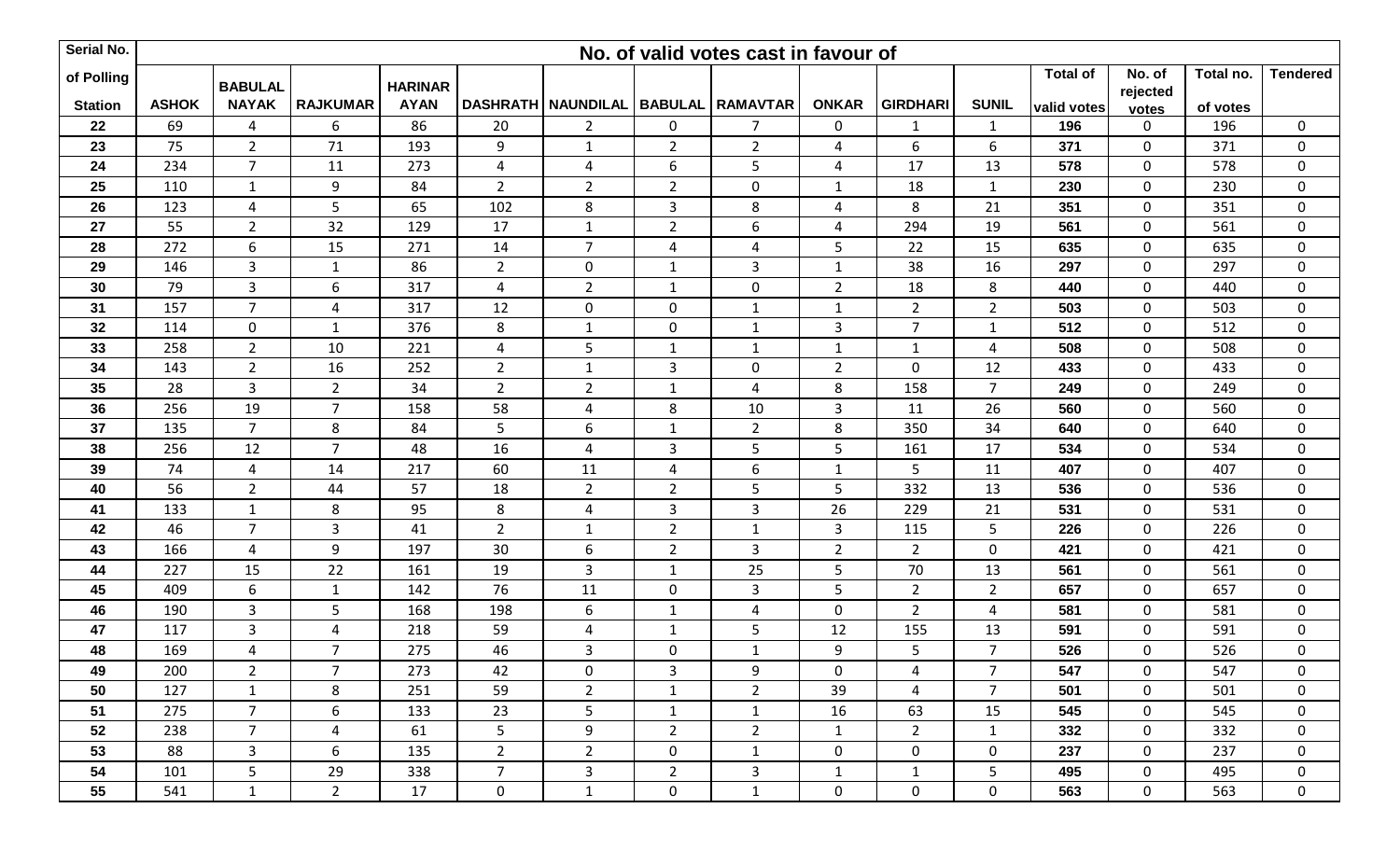| Serial No.     |              |                |                 |                |                |                                         |                | No. of valid votes cast in favour of |                |                 |                |                 |                   |           |                  |
|----------------|--------------|----------------|-----------------|----------------|----------------|-----------------------------------------|----------------|--------------------------------------|----------------|-----------------|----------------|-----------------|-------------------|-----------|------------------|
| of Polling     |              | <b>BABULAL</b> |                 | <b>HARINAR</b> |                |                                         |                |                                      |                |                 |                | <b>Total of</b> | No. of            | Total no. | <b>Tendered</b>  |
| <b>Station</b> | <b>ASHOK</b> | <b>NAYAK</b>   | <b>RAJKUMAR</b> | <b>AYAN</b>    |                | DASHRATH NAUNDILAL   BABULAL   RAMAVTAR |                |                                      | <b>ONKAR</b>   | <b>GIRDHARI</b> | <b>SUNIL</b>   | valid votes     | rejected<br>votes | of votes  |                  |
| 56             | 235          | $\overline{7}$ | 8               | 258            | 6              | 3                                       | 3              | $\mathbf{3}$                         | 3              | 0               | 16             | 542             | 0                 | 542       | $\mathbf 0$      |
| 57             | 111          | 5              | 6               | 308            | 3              | $\mathbf{3}$                            | $\mathbf 0$    | $\mathbf{3}$                         | $\overline{2}$ | $\mathbf{3}$    | 5              | 449             | $\mathbf 0$       | 449       | $\mathbf 0$      |
| 58             | 110          | $\overline{4}$ | 6               | 223            | 5              | 5                                       | $\overline{2}$ | $\overline{2}$                       | $\overline{2}$ | 0               | 10             | 369             | $\mathbf 0$       | 369       | 0                |
| 59             | 119          | $\mathbf{1}$   | 11              | 275            | $\mathbf{1}$   | $\mathbf 0$                             | $\mathbf 0$    | $\mathbf{1}$                         | 4              | 141             | $\mathbf 0$    | 553             | $\mathbf 0$       | 553       | $\mathbf 0$      |
| 60             | 17           | $\mathbf 0$    | $\overline{a}$  | 349            | $\mathbf{3}$   | $\overline{2}$                          | $\mathbf 0$    | $\mathsf 3$                          | $\mathbf 0$    | 0               | $\mathbf{1}$   | 379             | $\mathbf 0$       | 379       | $\mathbf 0$      |
| 61             | 323          | 12             | $\mathbf{3}$    | 88             | $\mathbf 0$    | $\mathbf 0$                             | 1              | $\overline{2}$                       | $\mathbf 0$    | $\overline{2}$  | 5              | 436             | $\mathbf 0$       | 436       | $\mathbf 0$      |
| 62             | 97           | 3              | $\overline{7}$  | 248            | 10             | 8                                       | 3              | $\mathbf{1}$                         | 4              | $\mathbf{1}$    | 9              | 391             | $\pmb{0}$         | 391       | $\pmb{0}$        |
| 63             | 85           | $6\phantom{1}$ | 21              | 72             | $\mathbf{3}$   | $\mathbf 0$                             | $\mathbf 0$    | $\overline{2}$                       | 6              | 370             | 17             | 582             | $\mathbf 0$       | 582       | $\mathbf 0$      |
| 64             | 270          | 8              | 28              | 150            | $\overline{7}$ | 9                                       | $\overline{2}$ | $\mathbf{1}$                         | 4              | 27              | 25             | 531             | $\mathbf 0$       | 531       | $\pmb{0}$        |
| 65             | 331          | 10             | $\overline{2}$  | 75             | $\overline{2}$ | $\mathbf{1}$                            | 0              | $\overline{2}$                       | $\mathbf{1}$   | 7               | 8              | 439             | $\mathbf 0$       | 439       | $\mathbf 0$      |
| 66             | 344          | 19             | 13              | 135            | 6              | $\overline{7}$                          | 3              | 8                                    | $\overline{2}$ | $\overline{2}$  | 17             | 556             | $\mathbf 0$       | 556       | $\pmb{0}$        |
| 67             | 357          | 11             | 14              | 179            | $\overline{7}$ | $\overline{7}$                          | 5              | 132                                  | $\mathbf{3}$   | 5               | 13             | 733             | $\mathbf 0$       | 733       | $\pmb{0}$        |
| 68             | 363          | 13             | 6               | 117            | 5              | $\overline{4}$                          | 6              | 14                                   | $\mathbf 0$    | $\overline{2}$  | 13             | 543             | $\mathbf 0$       | 543       | $\mathbf 0$      |
| 69             | 268          | 9              | 15              | 307            | 6              | 8                                       | $\mathbf 0$    | $\mathbf{1}$                         | $\mathbf{3}$   | $\overline{2}$  | 12             | 631             | $\mathbf 0$       | 631       | $\boldsymbol{0}$ |
| 70             | 369          | 12             | 15              | 192            | 10             | $\overline{7}$                          | $\mathbf{1}$   | 4                                    | 41             | 37              | 16             | 704             | $\mathbf 0$       | 704       | $\mathbf 0$      |
| 71             | 208          | 8              | 9               | 246            | 4              | $\overline{4}$                          | 1              | $\overline{2}$                       | $\overline{2}$ | $\overline{3}$  | 4              | 491             | $\mathbf 0$       | 491       | $\mathbf 0$      |
| 72             | 254          | $6\,$          | 157             | 167            | 5              | 5                                       | 3              | $\overline{2}$                       | $\overline{4}$ | 29              | 22             | 654             | $\mathbf 0$       | 654       | $\mathbf 0$      |
| 73             | 222          | $\overline{2}$ | $\mathbf{1}$    | 53             | 3              | $\mathbf 0$                             | $\overline{2}$ | $\overline{2}$                       | $\mathbf 0$    | $2^{\circ}$     | 17             | 304             | $\mathbf 0$       | 304       | $\pmb{0}$        |
| 74             | 109          | $\overline{2}$ | 8               | 95             | $\overline{4}$ | 5                                       | 1              | $\mathbf 0$                          | $\mathbf{1}$   | 39              | 6              | 270             | $\pmb{0}$         | 270       | $\pmb{0}$        |
| 75             | 126          | 6              | 5 <sub>1</sub>  | 16             | $\mathbf 0$    | $\mathbf{3}$                            | 3              | $\mathbf{1}$                         | 10             | 164             | 26             | 360             | $\mathbf 0$       | 360       | $\mathbf 0$      |
| 76             | 294          | 5              | 22              | 352            | 8              | $\overline{2}$                          | 3              | $\overline{2}$                       | $1\,$          | 54              | 17             | 760             | $\mathbf 0$       | 760       | $\pmb{0}$        |
| 77             | 155          | $\overline{2}$ | $\overline{7}$  | 226            | 9              | 6                                       | 5              | 3                                    | 4              | 71              | 3              | 491             | 0                 | 491       | $\mathbf 0$      |
| 78             | 186          | 4              | 14              | 91             | $\overline{2}$ | 8                                       | 24             | $\overline{2}$                       | 5              | 175             | 28             | 539             | $\mathbf 0$       | 539       | $\pmb{0}$        |
| 79             | 162          | $9\,$          | 13              | 245            | 18             | 5                                       | 3              | $\overline{7}$                       | $\mathbf{1}$   | 10              | 13             | 486             | $\mathbf 0$       | 486       | $\mathbf 0$      |
| 80             | 120          | $\overline{2}$ | $\mathbf{1}$    | 81             | 3              | 6                                       | $\mathbf 0$    | $\overline{2}$                       | $\mathbf{1}$   | 63              | 5              | 284             | $\mathbf 0$       | 284       | $\mathbf 0$      |
| 81             | 303          | 10             | $\bf 8$         | 124            | 3              | $\overline{a}$                          | 4              | $\mathbf 1$                          | 8              | 142             | 31             | 638             | $\mathbf 0$       | 638       | $\pmb{0}$        |
| 82             | 312          | 4              | $\overline{4}$  | 4              | $\mathbf{1}$   | $\mathbf 0$                             | 5              | $\overline{2}$                       | $\mathbf 0$    | 50              | 12             | 394             | $\mathbf 0$       | 394       | $\mathbf 0$      |
| 83             | 197          | 6              | 5               | 261            | 39             | $\mathbf{1}$                            | 3              | 6                                    | $\mathbf 0$    | 27              | $\overline{7}$ | 552             | $\mathbf 0$       | 552       | 0                |
| 84             | 227          | 9              | 17              | 386            | 13             | 6                                       | 9              | $\mathbf{3}$                         | 41             | $\overline{3}$  | 8              | 722             | $\mathbf 0$       | 722       | $\mathbf 0$      |
| 85             | 383          | 10             | 10              | 49             | 6              | $\mathbf{3}$                            | $\mathbf{3}$   | $\mathbf 0$                          | $\mathbf{3}$   | 88              | 9              | 564             | $\mathbf 0$       | 564       | $\mathbf 0$      |
| 86             | 108          | $\mathbf{3}$   | 10              | 6              | $\mathbf{0}$   | $\mathbf{1}$                            | $\mathbf{1}$   | $\mathbf 0$                          | $\mathbf{3}$   | 98              | 8              | 238             | 0                 | 238       | 0                |
| 87             | 145          | $\overline{4}$ | 11              | 245            | 18             | $\mathbf{1}$                            | $\mathbf 0$    | $2^{\circ}$                          | 4              | 124             | 11             | 565             | 0                 | 565       | 0                |
| 88             | 242          | $7^{\circ}$    | 70              | 89             | $\mathbf{3}$   | 5                                       | $2^{\circ}$    | $\overline{2}$                       | $\overline{7}$ | 107             | 14             | 548             | $\mathbf 0$       | 548       | $\mathbf 0$      |
| 89             | 198          | $\mathbf{3}$   | 67              | 78             | 5 <sub>1</sub> | $2^{\circ}$                             | $\mathbf 0$    | $\mathbf 0$                          | 39             | 99              | 5              | 496             | 0                 | 496       | 0                |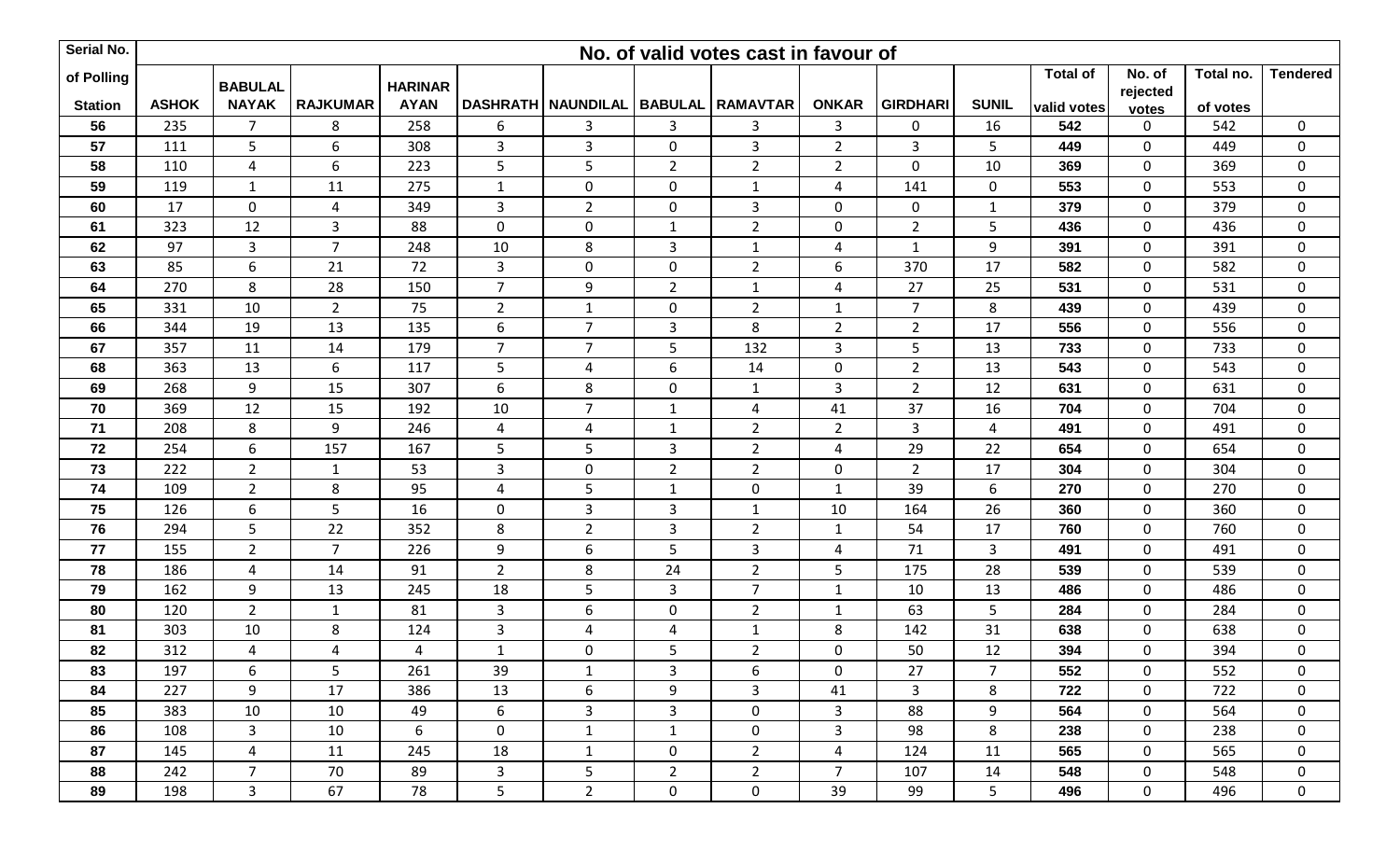| Serial No.     |              |                |                         |                |                |                                         |                | No. of valid votes cast in favour of |                |                 |                |                 |                   |           |                  |
|----------------|--------------|----------------|-------------------------|----------------|----------------|-----------------------------------------|----------------|--------------------------------------|----------------|-----------------|----------------|-----------------|-------------------|-----------|------------------|
| of Polling     |              | <b>BABULAL</b> |                         | <b>HARINAR</b> |                |                                         |                |                                      |                |                 |                | <b>Total of</b> | No. of            | Total no. | <b>Tendered</b>  |
| <b>Station</b> | <b>ASHOK</b> | <b>NAYAK</b>   | <b>RAJKUMAR</b>         | <b>AYAN</b>    |                | DASHRATH NAUNDILAL   BABULAL   RAMAVTAR |                |                                      | <b>ONKAR</b>   | <b>GIRDHARI</b> | <b>SUNIL</b>   | valid votes     | rejected<br>votes | of votes  |                  |
| 90             | 77           | $\mathbf{1}$   | $\overline{4}$          | 57             | 5              | 3                                       | $\mathbf 0$    | 16                                   | $\mathbf{1}$   | 72              | 8              | 244             | 0                 | 244       | $\mathbf 0$      |
| 91             | 154          | 4              | 70                      | 94             | 4              | $\overline{7}$                          | 3              | $\overline{2}$                       | 9              | 92              | 24             | 463             | $\mathbf 0$       | 463       | $\mathbf 0$      |
| 92             | 33           | $\mathbf{1}$   | $\mathbf{1}$            | 67             | $\mathbf 0$    | $\mathbf 0$                             | $\mathbf 0$    | $\mathbf{1}$                         | 6              | 251             | 8              | 368             | $\mathbf 0$       | 368       | 0                |
| 93             | 18           | $2^{\circ}$    | $\overline{\mathbf{4}}$ | 110            | $\mathbf 0$    | $\mathbf 0$                             | $\overline{2}$ | 67                                   | 6              | 201             | 19             | 429             | $\mathbf 0$       | 429       | $\mathbf 0$      |
| 94             | 6            | $\overline{2}$ | $\pmb{0}$               | 29             | $\mathbf{1}$   | $\mathbf 0$                             | 1              | $\mathsf 3$                          | 5              | 255             | 30             | 332             | $\mathbf 0$       | 332       | $\mathbf 0$      |
| 95             | 481          | 11             | 26                      | 189            | 8              | $\overline{4}$                          | 16             | $\mathbf 0$                          | $\mathbf 0$    | 10              | $\overline{4}$ | 749             | $\mathbf 0$       | 749       | $\mathbf 0$      |
| 96             | 256          | $\mathbf{1}$   | 22                      | 338            | 3              | $\mathbf{1}$                            | $\overline{2}$ | $\pmb{0}$                            | $\mathbf{3}$   | 96              | 5              | 727             | $\pmb{0}$         | 727       | $\mathbf 0$      |
| 97             | 213          | 9              | 76                      | 144            | $\overline{7}$ | 6                                       | $\mathbf{1}$   | $\mathbf{3}$                         | 6              | 164             | 20             | 649             | $\mathbf 0$       | 649       | $\mathbf 0$      |
| 98             | 122          | 6              | 6                       | 166            | 6              | 9                                       | 24             | $\overline{2}$                       | 3              | 50              | 10             | 404             | $\mathbf 0$       | 404       | $\mathbf 0$      |
| 99             | 116          | 5              | 149                     | 22             | 4              | 13                                      | 157            | 3                                    | $\overline{2}$ | 21              | 9              | 501             | $\mathbf 0$       | 501       | $\mathbf 0$      |
| 100            | 30           | $\mathbf 1$    | 53                      | 381            | 5              | $\overline{4}$                          | $\overline{2}$ | $\mathbf 0$                          | $\overline{3}$ | $41\,$          | $\overline{3}$ | 523             | $\mathbf 0$       | 523       | $\pmb{0}$        |
| 101            | 69           | $\mathbf{1}$   | $\overline{2}$          | 92             | $\overline{7}$ | 6                                       | 6              | $\overline{2}$                       | $\mathbf 0$    | $\mathbf{1}$    | $\overline{4}$ | 190             | $\mathbf 0$       | 190       | $\pmb{0}$        |
| 102            | 72           | $\overline{4}$ | 22                      | 214            | 6              | 5                                       | 5              | $\overline{2}$                       | $\overline{2}$ | 80              | 15             | 427             | $\mathbf 0$       | 427       | $\mathbf 0$      |
| 103            | 79           | 6              | $\overline{7}$          | 184            | 5              | $\overline{4}$                          | $\overline{2}$ | $\mathbf 0$                          | $\mathbf 0$    | 12              | $\overline{7}$ | 306             | $\mathbf 0$       | 306       | $\boldsymbol{0}$ |
| 104            | 86           | 4              | 13                      | 73             | $\mathbf{1}$   | $\mathbf{1}$                            | $\mathbf 0$    | $\mathbf{1}$                         | 4              | 107             | $\overline{7}$ | 297             | $\mathbf 0$       | 297       | $\mathbf 0$      |
| 105            | 82           | 8              | 6                       | 178            | $2^{\circ}$    | $\mathbf{1}$                            | $\overline{2}$ | $\overline{7}$                       | 44             | $\overline{3}$  | $\mathbf{1}$   | 334             | $\mathbf 0$       | 334       | $\mathbf 0$      |
| 106            | 179          | 6              | 8                       | 75             | $\overline{7}$ | $\overline{2}$                          | $\mathbf{1}$   | $\overline{3}$                       | $\overline{2}$ | 6               | 5              | 294             | $\mathbf 0$       | 294       | $\mathbf 0$      |
| 107            | 100          | 6              | 102                     | 33             | 3              | $\overline{2}$                          | 12             | $\overline{4}$                       | $\overline{7}$ | 186             | 17             | 472             | $\mathbf 0$       | 472       | $\pmb{0}$        |
| 108            | 771          | $\overline{7}$ | 5                       | 147            | $\overline{4}$ | $\overline{4}$                          | $\mathbf 0$    | $\overline{4}$                       | $\mathbf 0$    | 11              | 11             | 964             | $\pmb{0}$         | 964       | $\pmb{0}$        |
| 109            | 110          | 5              | 9                       | 241            | $\overline{4}$ | $\mathbf 0$                             | $\mathbf 0$    | $\overline{2}$                       | 4              | 359             | 23             | 757             | $\mathbf 0$       | 757       | $\mathbf 0$      |
| 110            | 180          | 8              | 491                     | 78             | 4              | 8                                       | $\overline{2}$ | $\overline{2}$                       | $\overline{2}$ | 15              | 14             | 804             | $\mathbf 0$       | 804       | $\pmb{0}$        |
| 111            | 258          | 3              | 3                       | 23             | 4              | $\mathbf 0$                             | -1             | $\mathbf 0$                          | $\mathbf{1}$   | 27              | $\mathbf 0$    | 320             | 0                 | 320       | $\mathbf 0$      |
| 112            | 101          | 6              | $\overline{\mathbf{3}}$ | 68             | 9              | $\overline{4}$                          | $\mathbf 0$    | $\overline{3}$                       | $\overline{2}$ | 86              | $\overline{4}$ | 286             | $\mathbf 0$       | 286       | $\pmb{0}$        |
| 113            | 175          | $\overline{7}$ | $\mathbf{1}$            | 83             | $\mathbf{1}$   | $\mathbf 0$                             | $\mathbf 0$    | $\mathbf{1}$                         | $\mathbf{3}$   | 557             | 20             | 848             | $\mathbf 0$       | 848       | $\mathbf 0$      |
| 114            | 198          | 8              | 49                      | 92             | 9              | 5                                       | $\overline{2}$ | $\mathbf{1}$                         | $\mathbf{3}$   | 78              | 11             | 456             | $\mathbf 0$       | 456       | $\mathbf 0$      |
| 115            | 42           | $\overline{4}$ | 225                     | 82             | $\overline{7}$ | 12                                      | 5              | $\boldsymbol{0}$                     | $\mathbf 1$    | 31              | $\overline{2}$ | 411             | $\pmb{0}$         | 411       | $\mathbf 0$      |
| 116            | 166          | $\mathbf{1}$   | 5                       | $7^{\circ}$    | 5              | $\mathbf{1}$                            | $\overline{4}$ | $\mathbf{1}$                         | 5              | 62              | 6              | 263             | $\mathbf 0$       | 263       | $\mathbf 0$      |
| 117            | 182          | 3              | 25                      | 204            | 6              | $\mathbf{1}$                            | $\mathbf{3}$   | 3                                    | $\overline{7}$ | 228             | 14             | 676             | $\mathbf 0$       | 676       | 0                |
| 118            | 104          | $\mathbf 0$    | 208                     | 139            | 4              | $\mathbf{1}$                            | $2^{\circ}$    | $\mathbf 0$                          | $\mathbf{1}$   | 141             | $\overline{7}$ | 607             | $\mathbf 0$       | 607       | $\mathbf 0$      |
| 119            | 297          | 9              | 37                      | 219            | 58             | $\overline{4}$                          | $\overline{4}$ | $\mathbf{3}$                         | 94             | 22              | 18             | 765             | $\mathbf 0$       | 765       | $\mathbf 0$      |
| 120            | 184          | $\overline{4}$ | $\overline{4}$          | 596            | 21             | $\overline{2}$                          | 3              | $\overline{4}$                       | 20             | 52              | $\overline{4}$ | 894             | $\mathbf 0$       | 894       | 0                |
| 121            | 187          | 9              | 6                       | 215            | 62             | 5                                       | $\mathbf 0$    | $\overline{4}$                       | 11             | 17              | 6              | 522             | 0                 | 522       | 0                |
| 122            | 70           | 6              | 20                      | 149            | $2^{\circ}$    | $2^{\circ}$                             | $\mathbf{1}$   | $\mathbf{1}$                         | 13             | 236             | 13             | 513             | $\mathbf 0$       | 513       | $\mathbf 0$      |
| 123            | 141          | 5              | 64                      | 103            | 1              | 11                                      | $\mathbf{3}$   | $\overline{2}$                       | 11             | 352             | 30             | 723             | $\mathbf 0$       | 723       | $\mathbf 0$      |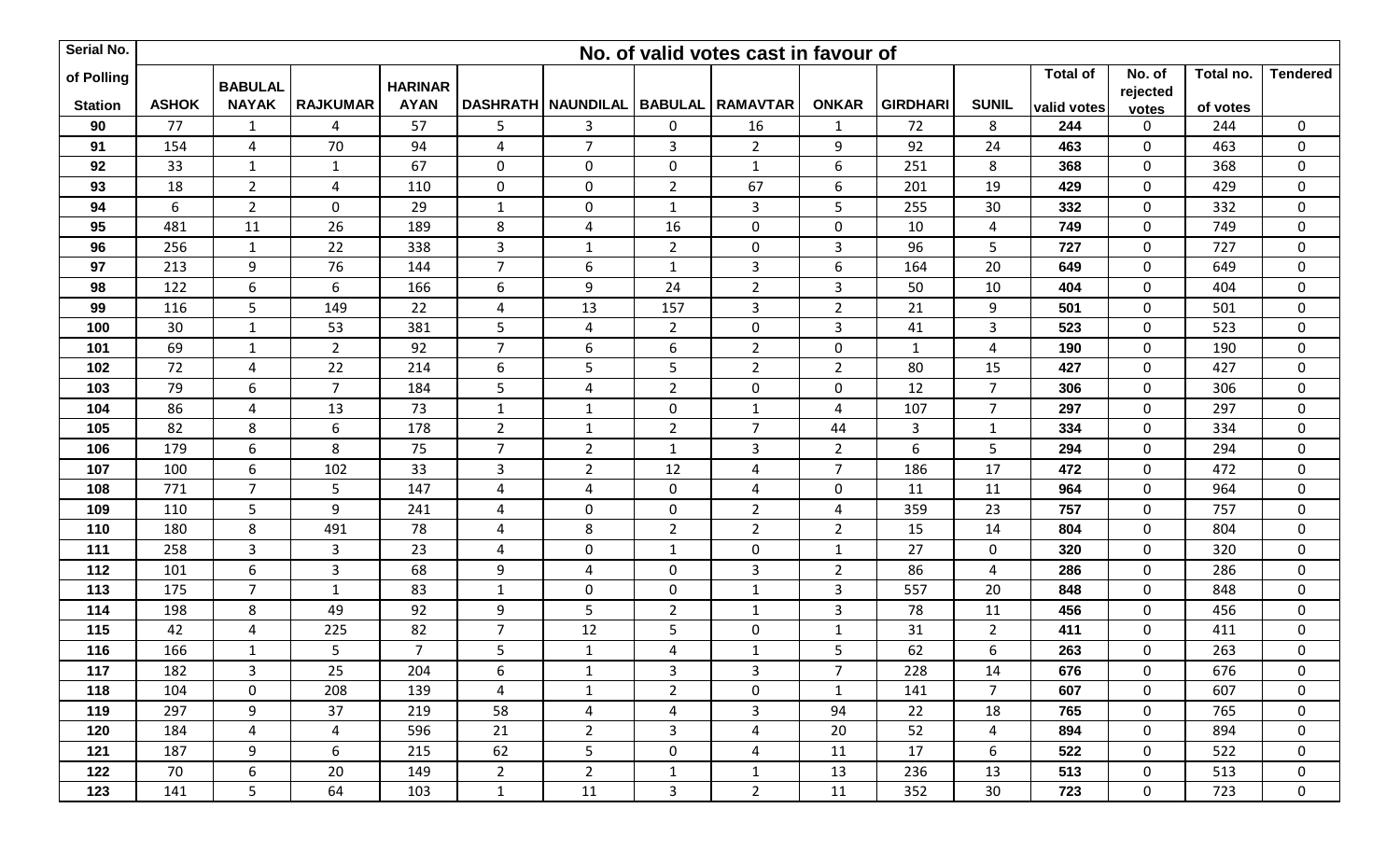| Serial No.     |                |                |                 |                |                 |                                           |                | No. of valid votes cast in favour of |                |                 |                |                 |                   |           |                  |
|----------------|----------------|----------------|-----------------|----------------|-----------------|-------------------------------------------|----------------|--------------------------------------|----------------|-----------------|----------------|-----------------|-------------------|-----------|------------------|
| of Polling     |                | <b>BABULAL</b> |                 | <b>HARINAR</b> |                 |                                           |                |                                      |                |                 |                | <b>Total of</b> | No. of            | Total no. | <b>Tendered</b>  |
| <b>Station</b> | <b>ASHOK</b>   | <b>NAYAK</b>   | <b>RAJKUMAR</b> | <b>AYAN</b>    |                 | DASHRATH   NAUNDILAL   BABULAL   RAMAVTAR |                |                                      | <b>ONKAR</b>   | <b>GIRDHARI</b> | <b>SUNIL</b>   | valid votes     | rejected<br>votes | of votes  |                  |
| 124            | 191            | $\overline{7}$ | 36              | 113            | 3               | 3                                         | $\mathbf{1}$   | $\mathbf{3}$                         | $\overline{4}$ | 63              | 6              | 430             | 0                 | 430       | $\mathbf 0$      |
| 125            | 136            | $\overline{2}$ | 6               | 173            | 77              | $\overline{4}$                            | 1              | 11                                   | 42             | 107             | 15             | 574             | $\mathbf 0$       | 574       | $\mathbf 0$      |
| 126            | 210            | 6              | 14              | 200            | 142             | 5                                         | 3              | 4                                    | $\mathbf 0$    | 59              | 6              | 649             | 0                 | 649       | 0                |
| 127            | 127            | $\overline{4}$ | 11              | 87             | 20              | $\overline{2}$                            | 1              | $\overline{2}$                       | 4              | 86              | 5              | 349             | $\mathbf 0$       | 349       | $\mathbf 0$      |
| 128            | 215            | $\overline{2}$ | 18              | 260            | 10              | 5                                         | $\overline{2}$ | $\mathbf{1}$                         | 11             | 29              | $\overline{7}$ | 560             | $\mathbf 0$       | 560       | $\mathbf 0$      |
| 129            | 156            | 9              | 5 <sub>1</sub>  | 93             | 10              | $\mathbf{3}$                              | $\overline{2}$ | $\mathbf 0$                          | 13             | 31              | 13             | 335             | $\mathbf 0$       | 335       | $\mathbf 0$      |
| 130            | 135            | 5              | 9               | 387            | 14              | $\mathbf{3}$                              | $\mathbf{1}$   | $\mathsf 3$                          | $\overline{2}$ | 10              | 8              | 577             | $\mathbf 0$       | 577       | $\mathbf 0$      |
| 131            | 122            | $\mathbf{1}$   | 6               | 159            | 18              | $\overline{2}$                            | 3              | $\overline{2}$                       | 5              | 35              | $\mathbf{3}$   | 356             | $\mathbf 0$       | 356       | $\mathbf 0$      |
| 132            | 194            | 12             | 12              | 191            | 82              | 8                                         | $\mathbf{1}$   | $\boldsymbol{6}$                     | 3              | 108             | 19             | 636             | $\mathbf 0$       | 636       | $\pmb{0}$        |
| 133            | 53             | 9              | 146             | 55             | 4               | 8                                         | 1              | $\overline{2}$                       | 5              | 148             | 10             | 441             | $\mathbf 0$       | 441       | $\mathbf 0$      |
| 134            | 151            | $\overline{7}$ | 5 <sup>1</sup>  | 322            | 12              | $\overline{4}$                            | $\mathbf{1}$   | 8                                    | 23             | 55              | 5              | 593             | $\mathbf 0$       | 593       | $\pmb{0}$        |
| 135            | 350            | 11             | $20\,$          | 91             | $\overline{7}$  | $\mathbf{3}$                              | $\mathbf 1$    | $\mathsf 3$                          | 4              | 159             | 28             | 677             | $\mathbf 0$       | 677       | $\mathbf 0$      |
| 136            | 358            | 12             | 14              | 65             | 13              | $\overline{4}$                            | 3              | $\boldsymbol{6}$                     | 5              | 101             | $\overline{4}$ | 585             | $\mathbf 0$       | 585       | $\mathbf 0$      |
| 137            | 188            | 5              | $\overline{7}$  | 585            | 24              | $\mathbf{3}$                              | $\mathbf{1}$   | $\overline{7}$                       | $\mathbf{1}$   | 18              | 5              | 844             | $\mathbf 0$       | 844       | $\boldsymbol{0}$ |
| 138            | 254            | $\overline{3}$ | 5               | 435            | 18              | 5                                         | $\overline{7}$ | $\overline{4}$                       | 15             | 137             | 28             | 911             | $\mathbf 0$       | 911       | $\mathbf 0$      |
| 139            | 193            | $\overline{3}$ | 14              | 461            | 15              | $\overline{4}$                            | 6              | 8                                    | 22             | 179             | 13             | 918             | $\mathbf 0$       | 918       | $\mathbf 0$      |
| 140            | 233            | $\overline{9}$ | 5               | 454            | 14              | $\overline{2}$                            | 4              | $\overline{2}$                       | 33             | 158             | 11             | 925             | $\mathbf 0$       | 925       | $\mathbf 0$      |
| 141            | 227            | 19             | 5               | 201            | 6               | $\overline{2}$                            | $\mathbf{1}$   | $\mathbf 0$                          | 5              | 55              | $\overline{4}$ | 525             | $\mathbf 0$       | 525       | $\pmb{0}$        |
| 142            | 57             | 3              | 36              | $\mathbf{1}$   | $\mathbf{3}$    | $\mathbf{1}$                              | $\mathbf 0$    | $\overline{2}$                       | 5              | 256             | 9              | 373             | $\pmb{0}$         | 373       | $\pmb{0}$        |
| 143            | 16             | 5              | 29              | 39             | 3               | $\mathbf{1}$                              | $\overline{2}$ | $\overline{2}$                       | 19             | 335             | 24             | 475             | $\mathbf 0$       | 475       | $\mathbf 0$      |
| 144            | 176            | $\overline{3}$ | $\overline{7}$  | 260            | 4               | $\mathbf{3}$                              | 5              | $\mathbf 1$                          | 8              | 286             | 28             | 781             | $\mathbf 0$       | 781       | $\pmb{0}$        |
| 145            | 298            | 14             | 6               | 396            | 13              | 5                                         | -1             | 3                                    | 4              | 62              | 29             | 831             | 0                 | 831       | $\mathbf 0$      |
| 146            | 122            | $\overline{3}$ | $2^{\circ}$     | 166            | 4               | 5                                         | $\mathbf 0$    | $\overline{3}$                       | 66             | 94              | 8              | 473             | $\mathbf 0$       | 473       | $\pmb{0}$        |
| 147            | 90             | $\mathbf{1}$   | 5               | 16             | $\mathbf 0$     | $\overline{2}$                            | $\mathbf 0$    | $\pmb{0}$                            | $\mathbf{1}$   | 178             | 12             | 305             | $\mathbf 0$       | 305       | $\mathbf 0$      |
| 148            | 270            | 8              | 12              | 164            | 9               | 10                                        | 5              | $\mathbf 0$                          | $\mathbf 0$    | $\mathbf{1}$    | 8              | 487             | $\mathbf 0$       | 487       | $\mathbf 0$      |
| 149            | 258            | 3              | 6               | 189            | 8               | $\mathbf 0$                               | 1              | $\boldsymbol{0}$                     | $1\,$          | 30              | $\overline{2}$ | 498             | $\mathbf 0$       | 498       | $\mathbf 0$      |
| 150            | 347            | $\overline{7}$ | 9               | 132            | 16              | $\mathbf{1}$                              | $\mathbf 0$    | $\boldsymbol{0}$                     | $\overline{7}$ | $\mathbf{1}$    | $\overline{2}$ | 522             | $\mathbf 0$       | 522       | $\mathbf 0$      |
| 151            | 325            | 8              | 3               | 68             | $\mathbf{3}$    | $2^{\circ}$                               | $\mathbf{1}$   | 0                                    | 6              | $\mathbf{1}$    | 6              | 423             | $\mathbf 0$       | 423       | 0                |
| 152            | 42             | $\mathbf{1}$   | $\overline{3}$  | 24             | $\mathbf{1}$    | $2^{\circ}$                               | $\mathbf{0}$   | $\mathbf 0$                          | $\mathbf{1}$   | 61              | 5              | 140             | $\mathbf 0$       | 140       | $\mathbf 0$      |
| 153            | 26             | 3              | 111             | 44             | $\overline{2}$  | $\overline{2}$                            | $2^{\circ}$    | $\mathbf 0$                          | 5              | 53              | 11             | 259             | $\mathbf 0$       | 259       | $\mathbf 0$      |
| 154            | 129            | 5              | 36              | 105            | $\overline{2}$  | $\mathbf{3}$                              | $\mathbf{1}$   | 5                                    | $\overline{7}$ | 438             | 32             | 763             | 0                 | 763       | $\boldsymbol{0}$ |
| 155            | 5 <sub>1</sub> | $\mathbf 0$    | $\mathbf 0$     | $\mathbf{0}$   | $\mathbf 0$     | $\mathbf{1}$                              | $\mathbf 0$    | $\mathbf 0$                          | $\mathbf 0$    | 41              | $\mathbf{3}$   | 50              | 0                 | 50        | $\mathbf 0$      |
| 156            | 109            | 1              | $7^{\circ}$     | 41             | $\mathbf 0$     | $\mathbf{0}$                              | $2^{\circ}$    | $\overline{2}$                       | $\mathbf{1}$   | 149             | 14             | 326             | $\mathbf 0$       | 326       | $\mathbf 0$      |
| 157            | 52             | $\overline{2}$ | 26              | 98             | $7\overline{ }$ | 12                                        | 4              | $\mathbf 0$                          | 22             | 39              | $\mathbf{3}$   | 265             | $\mathbf 0$       | 265       | $\boldsymbol{0}$ |